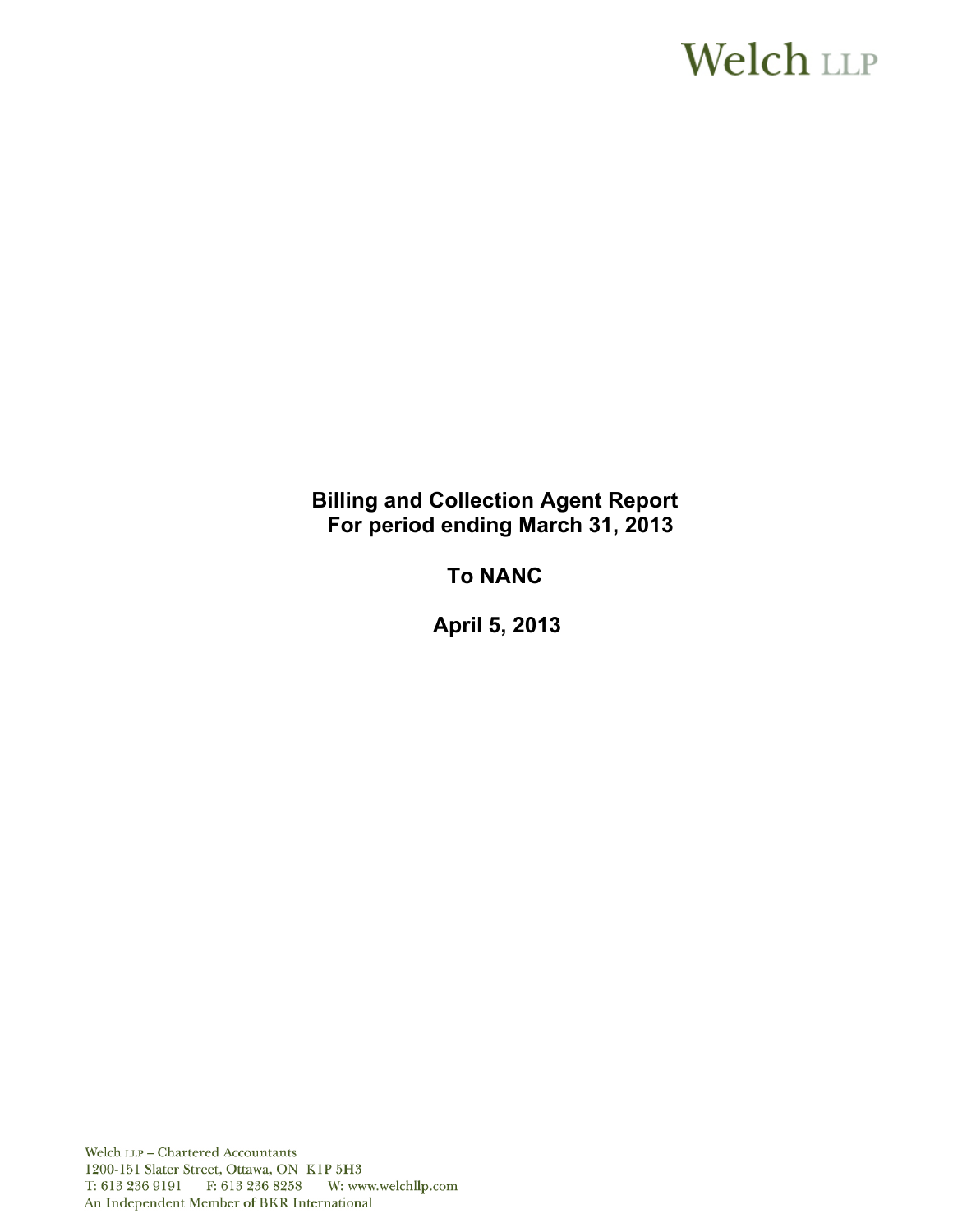### **NANPA FUND STATEMENT OF FINANCIAL POSITION MARCH 31, 2013**

| \$<br>Cash Balance in bank account<br>1,263,145<br>Receivable from US Carriers<br>325,648<br>Receivable from Canada<br>6,552<br>Receivable from Caribbean countries<br>3,470<br>Receivables forwarded to Treasury for collection<br>89,252<br>Allowance for uncollectible accounts<br>(187,000)<br>237,922<br><b>Total assets</b><br>1,501,067<br>Less: Accrued liabilities (see below for makeup)<br>(500,408)<br><b>Fund balance</b><br>1,000,659<br>5<br><b>Makeup of Accrued Liabilities</b> (see following page for additional details)<br>Welch LLP<br>23,443 | <b>Assets</b>                                    |         |  |
|---------------------------------------------------------------------------------------------------------------------------------------------------------------------------------------------------------------------------------------------------------------------------------------------------------------------------------------------------------------------------------------------------------------------------------------------------------------------------------------------------------------------------------------------------------------------|--------------------------------------------------|---------|--|
|                                                                                                                                                                                                                                                                                                                                                                                                                                                                                                                                                                     |                                                  |         |  |
|                                                                                                                                                                                                                                                                                                                                                                                                                                                                                                                                                                     |                                                  |         |  |
|                                                                                                                                                                                                                                                                                                                                                                                                                                                                                                                                                                     |                                                  |         |  |
|                                                                                                                                                                                                                                                                                                                                                                                                                                                                                                                                                                     |                                                  |         |  |
|                                                                                                                                                                                                                                                                                                                                                                                                                                                                                                                                                                     |                                                  |         |  |
|                                                                                                                                                                                                                                                                                                                                                                                                                                                                                                                                                                     |                                                  |         |  |
|                                                                                                                                                                                                                                                                                                                                                                                                                                                                                                                                                                     |                                                  |         |  |
|                                                                                                                                                                                                                                                                                                                                                                                                                                                                                                                                                                     |                                                  |         |  |
|                                                                                                                                                                                                                                                                                                                                                                                                                                                                                                                                                                     |                                                  |         |  |
|                                                                                                                                                                                                                                                                                                                                                                                                                                                                                                                                                                     |                                                  |         |  |
|                                                                                                                                                                                                                                                                                                                                                                                                                                                                                                                                                                     |                                                  |         |  |
|                                                                                                                                                                                                                                                                                                                                                                                                                                                                                                                                                                     |                                                  |         |  |
|                                                                                                                                                                                                                                                                                                                                                                                                                                                                                                                                                                     |                                                  |         |  |
|                                                                                                                                                                                                                                                                                                                                                                                                                                                                                                                                                                     | NEUSTAR Pooling 1K Block and pANI administration | 195,091 |  |

NEUSTAR NANP Administration 276,207<br>Data Collection Agent - USAC 5,667 Data Collection Agent - USAC

**\*\*\*\*\*\*\*\*\*\*\*\*\*\*\*\*\*\*\*\*\*\*\*\*\*\*\*\*\*\*\*\*\*\*\*\*\*\*\*\*\*\*\*\*\*\*\*\*\*\*\*\*\*\*\*\*\*\*\*\*\*\*\*\*\*\*\*\*\*\*\*\*\*\*\*\*\***

\$ 500,408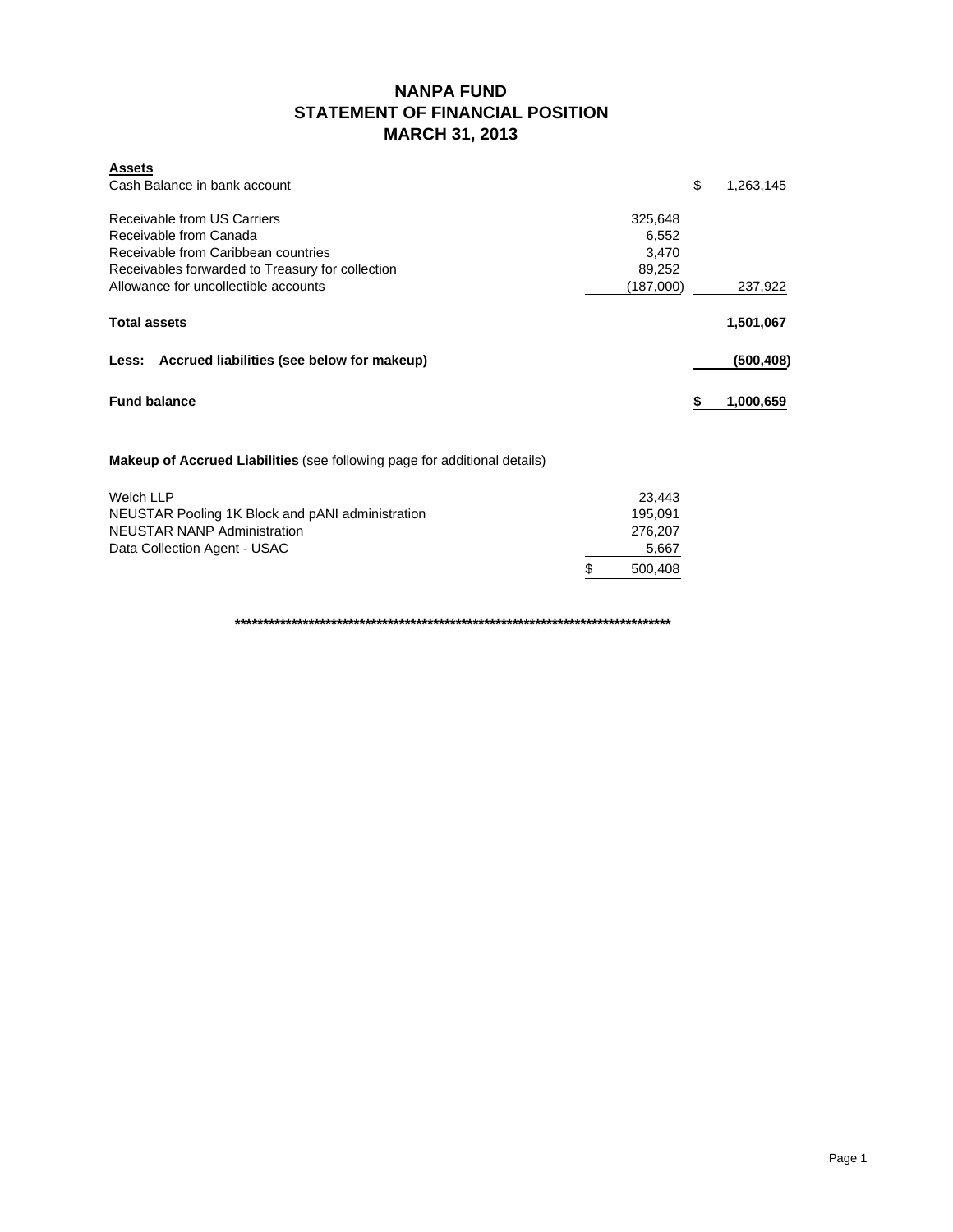### **NANPA FUND FORECASTED STATEMENT OF CHANGES IN FUND BALANCE JULY 2012 TO JUNE 2013**

|                                                                     |               |                        |                        |                          |                      | <b>Actual</b>            |                      |                     |                       |                      |                       | <b>Budgeted</b>          |                         |                         |                     | Variance between                               |  |
|---------------------------------------------------------------------|---------------|------------------------|------------------------|--------------------------|----------------------|--------------------------|----------------------|---------------------|-----------------------|----------------------|-----------------------|--------------------------|-------------------------|-------------------------|---------------------|------------------------------------------------|--|
|                                                                     |               | Jul-12                 | Aug-12                 | Sep-12                   | Oct-12               | <b>Nov-12</b>            | Dec-12               | $Jan-13$            | Feb-13                | Mar-13               | Apr-13                | $May-13$                 | <b>Jun-13</b>           | <b>Total</b>            | <b>Budget</b>       | forecasted results and<br>budget at June 30/13 |  |
| Revenue                                                             |               |                        |                        |                          |                      |                          |                      |                     |                       |                      |                       |                          |                         |                         |                     |                                                |  |
| International Contributions<br>Canada<br>Caribbean countries        | (1)<br>(1)    | 13,106<br>16.290       | 6,553<br>$\sim$        | 6,553<br>$\sim$          | 6,553<br>$\sim$      | 6,553<br>$\sim$          | 6,553<br>$\sim$ $-$  | 6,553<br>$\sim$     | 6,553<br>$\sim$       | 6,552<br>$\sim$      | 6,552<br>$\sim$       | 6,552<br>$\sim$          |                         | 78,633<br>16.290        | 78,633<br>16,290    | $\sim$ $-$                                     |  |
| <b>Total International Contributions</b>                            |               | 29,396                 | 6,553                  | 6,553                    | 6,553                | 6,553                    | 6,553                | 6,553               | 6,553                 | 6,552                | 6,552                 | 6,552                    |                         | 94,923                  | 94,923              |                                                |  |
| Domestic Contributions - US carriers                                | (1)           | 2,813,096              | 229,900                | 237,022                  | 239,136              | 238,943                  | 232.489              | 232,754             | 233,792               | 236,213              | 238,988               | 238,988                  |                         | 5,171,321               | 5,139,392           | 31,929                                         |  |
| Late filing fees for Form 499A                                      | (2)           | $1,900$ (              | 3,100                  | 3,000                    |                      | 400)                     | 6,800)               | 900)                | 300                   | 1,200                |                       |                          | 85,000                  | 80,200                  | 85,000 (            | 4,800                                          |  |
| Interest income                                                     | (3)           | 1,017                  | 589                    | 1,093                    | 759                  | 767                      | 653                  | 480                 | 355                   | 509                  | 500                   | 500                      | 500                     | 7,722                   | 6,000               | 1,722                                          |  |
| <b>Total revenue</b>                                                |               | 2.845.409              | 233.942                | 247,668                  | 246.448              | 245.863                  | 232.895              | 238,887             | 241,000               | 244,474              | 246.040               | 246.040                  | 85,500                  | 5,354,166               | 5,325,315           | 28,851                                         |  |
| <b>Expenses</b><br><b>NANPA Administration</b>                      | (4), (7)      | 276,207                | 276,207                | 278,756                  | 279,757              | 276,207                  | 297,486              | 277,173             | 276,315               | 276,207              | 160,804               | 160,804                  | 160,804                 | 2,996,727               | 1,632,000           | 1,364,727                                      |  |
| 1K Block Pooling & pANI Administration                              | (4), (8), (9) | 256,549                | 235,851                | 188,385                  | 188,385              | 188,385                  | 196,780              | 197,509             | 204,382               | 195,091              | 188,385               | 188,385                  | 188,385                 | 2,416,472               | 2,393,628           | 22,844                                         |  |
| <b>Billing and Collection</b><br>Welch LLP<br>Data Collection Agent | (4)<br>(5)    | 23,443<br>5.042        | 23,443<br>4,518        | 23,443<br>4.445          | 23,443<br>4,420      | 23,443<br>4,268          | 23,443<br>4,255      | 23,443<br>4.488     | 23,443<br>4,488       | 23,443<br>4,457      | 28,336<br>5,666       | 28,336<br>5.666          | 28,336<br>5,666         | 295,995<br>57,379       | 281,317<br>68,000 ( | 14,678<br>10,621                               |  |
| <b>Annual Operations Audit</b>                                      | (6)           | <b>COL</b>             |                        | 40,000                   | $\sim$               | $\overline{\phantom{a}}$ | $\sim$               | 1.800               | $\sim$                | ٠.                   | $\sim$                |                          |                         | 41,800                  | 40,000              | 1,800                                          |  |
| <b>Bank Charges</b>                                                 | (10)          | 1.471                  | 5,795                  | 4,424                    | 4,099                | 3.905                    | 3.492                | 2,510               | 3,153                 | 3.110                | 1,925                 | 1,925                    | 1,925                   | 37,734                  | 23,100              | 14,634                                         |  |
| <b>Carrier Audits</b>                                               | (11)          | $\sim$                 |                        | $\overline{\phantom{a}}$ | $\sim$               |                          | $\sim$               |                     | $\sim$                | $\sim$               | $\sim$                | $\overline{\phantom{a}}$ |                         |                         | 300,000 (           | 300,000                                        |  |
| Bad debt expense                                                    | (12)          | 310                    | 21,532                 | 24,632                   | 991)                 | 13,014                   | 11,750               | 3,200               | 9,197                 | 5,685                | 3,333                 | 3,333                    | 3,333                   | 2.000                   | 40,000              | 38,000                                         |  |
| <b>Total expenses</b>                                               |               | 563,022                | 524,282                | 564,085                  | 499.113              | 509,222                  | 513,706              | 510,123             | 502,584               | 496,623              | 388,449               | 388,449                  | 388,449                 | 5,848,107               | 4,778,045           | 1,070,062                                      |  |
| Net revenue (expenses)                                              |               | 2,282,387              | 290,340)               | 316,417)                 | 252,665)             | 263,359)                 | 280,811)             | 271,236)            | 261,584)              | 252,149)             | 142,409)              | 142,409) (               | 302,949) (              | 493,941)                | 547,270 (           | 1,041,211)                                     |  |
| Opening fund balance                                                |               | 906.833                | 3,189,220              | 2,898,880                | 2,582,463            | 2,329,798                | 2,066,439            | 1,785,628           | 1,514,392             | 1,252,808            | 1,000,659             | 858,250                  | 715,841                 | 906,833                 | 952,730             | 45,897                                         |  |
| <b>Closing fund balance</b>                                         |               | 3,189,220              | 2,898,880              | 2,582,463                | 2,329,798            | 2,066,439                | 1,785,628            | 1,514,392           | 1,252,808             | 1,000,659            | 858.250               | 715,841                  | 412,892                 | 412,892                 | 1,500,000           | 1,087,108                                      |  |
| Fund balance makeup:                                                |               |                        |                        |                          |                      |                          |                      |                     |                       |                      |                       |                          |                         |                         |                     |                                                |  |
| Contingency<br>Surplus                                              |               | 1,500,000<br>1,689,220 | 1,500,000<br>1,398,880 | 1,500,000<br>1,082,463   | 1,500,000<br>829,798 | 1,500,000<br>566,439     | 1,500,000<br>285,628 | 1,500,000<br>14,392 | 1,500,000<br>247,192) | 1,500,000<br>499,341 | 1,500,000<br>641,750) | 1,500,000<br>784,159)    | 1,500,000<br>1,087,108) | 1,500,000<br>1,087,108) | 1,500,000<br>$\sim$ |                                                |  |
|                                                                     |               | 3,189,220              | 2,898,880              | 2,582,463                | 2,329,798            | 2,066,439                | 1,785,628            | 1,514,392           | 1,252,808             | 1,000,659            | 858,250               | 715,841                  | 412,892                 | 412,892                 | 1,500,000           |                                                |  |

**(8)** No commentary

#### **Assumptions: Reconciliation of forecast at June 30, 2013 to budget**

| (1) The US carrier contributions for the period from July 2012 to June 2013 and the International contributions are based upon actual billings.                    | Budgeted fund balance at June 30/13 - contingency                            | 1,500,000   |
|--------------------------------------------------------------------------------------------------------------------------------------------------------------------|------------------------------------------------------------------------------|-------------|
| (2) These fees represent the \$100 late filing fee charged to those companies that do not file the Form 499A by the due date.                                      | Decrease in fund balance between budget period (February 2012) and June 2012 | (45, 897)   |
| (3) Interest income projections are estimates                                                                                                                      | Additional billings over estimate from budget                                | 31,929      |
| (4) The cost for 1K Block Pooling is based on a contract extension in force up to June 14, 2013.<br>The cost of NANPA Administration is based on the new contract. | Late filing fees (reversal) for Form 499A                                    | (4,800)     |
| The cost of B&C Agent is based on the interim contract with Welch LLP in force until November 30, 2013                                                             | Underestimate of interest earned to date compared to budget                  | 1,722       |
| (5) The expense for the Data Collection Agent is based on estimate of costs by USAC for the 2012 calendar year.                                                    | NANP Admin - difference between budget and actual contract awarded           | (1.345.737) |
| (6) The estimated cost for the annual operations audit performed by Ernst & Young LLP is \$40,000.                                                                 | NANP Admin - change orders issued                                            | (18,990)    |
| (7) No commentary                                                                                                                                                  | Additional billings from B & C Agent due to renewal of contract              | (14, 678)   |
| (8) No commentary                                                                                                                                                  | Data Collection fees - Adiustment to actual from budget                      | 10,621      |
| (9) The cost of ongoing permanent pANI administration is based on a 6-month fixed fee of \$40,628                                                                  | Bad debts - Adjustment to actual from budget                                 | 38,000      |
| (10) Bank fees are an expense to the Fund.                                                                                                                         | Pooling and p-ANI - adjustment to actual from budget                         | 23,554      |
| (11) The budget allowed \$300,000 for carrier audits. The FCC has indicated that they do not anticipate any audits being performed prior to June 2013.             | Pooling change orders                                                        | (46, 398)   |
| (12) The allowance covers all accounts considered potentially uncollectible at March 31, 2013.                                                                     | Carrier audits that will not be performed                                    | 300,000     |
|                                                                                                                                                                    | Operations Audit - Adiustment to actual from budget                          | (1,800)     |
|                                                                                                                                                                    | Bank fees - Adjustment to actual from budget                                 | (14, 634)   |
|                                                                                                                                                                    | Forecasted fund balance at June 30/13                                        | 412,892     |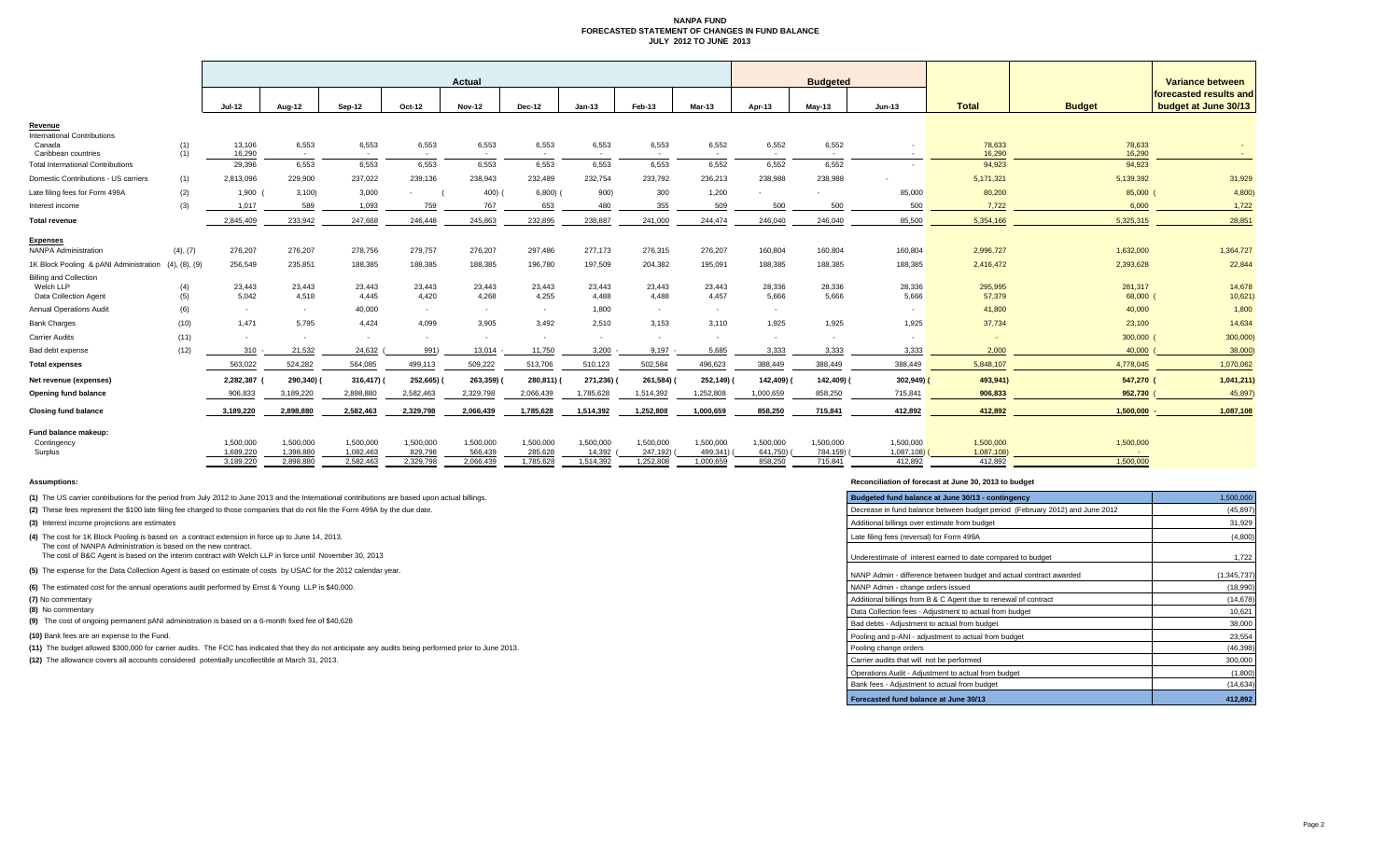#### **NANPA FUND FORECASTED STATEMENT OF CHANGES IN FUND BALANCE JULY 2013 TO JUNE 2014**

|                                          |            |                  |            |            |            |               |           | <b>Projection</b>        |                                   |            |            |            |                          |
|------------------------------------------|------------|------------------|------------|------------|------------|---------------|-----------|--------------------------|-----------------------------------|------------|------------|------------|--------------------------|
|                                          |            | <b>Jul-13</b>    | Aug-13     | Sep-13     | Oct-13     | <b>Nov-13</b> | Dec-13    | <b>Jan-14</b>            | Feb-14                            | Mar-14     | Apr-14     | May-14     | <b>Jun-14</b>            |
| <b>Projected Revenue</b>                 |            |                  |            |            |            |               |           |                          |                                   |            |            |            |                          |
| <b>International Contributions</b>       |            |                  |            |            |            |               |           |                          |                                   |            |            |            |                          |
| Canada<br>Caribbean countries            | (1)<br>(1) | 17,748<br>22,112 | 8,874      | 8,874      | 8,873      | 8,873         | 8,873     | 8,873                    | 8,873<br>$\overline{\phantom{a}}$ | 8,873      | 8,873      | 8,873      |                          |
| <b>Total International Contributions</b> |            | 39,860           | 8,874      | 8,874      | 8,873      | 8,873         | 8,873     | 8,873                    | 8,873                             | 8,873      | 8,873      | 8,873      |                          |
| Domestic Contributions - US carriers     | (1)        | 3,460,288        | 240,000    | 240,000    | 240,000    | 240,000       | 240,000   | 240,000                  | 240,000                           | 240,000    | 240,000    | 240,000    | $\overline{\phantom{a}}$ |
| Late filing fees for Form 499A           | (2)        |                  |            |            | ٠          |               |           |                          | $\sim$                            |            |            |            | 85,000                   |
| Interest income                          | (3)        | 666              | 666        | 666        | 666        | 667           | 667       | 667                      | 667                               | 667        | 667        | 667        | 667                      |
| Total projected revenue                  |            | 3,500,814        | 249,540    | 249,540    | 249,539    | 249,540       | 249,540   | 249,540                  | 249,540                           | 249,540    | 249,540    | 249,540    | 85,667                   |
| <b>Projected Expenses</b>                |            |                  |            |            |            |               |           |                          |                                   |            |            |            |                          |
| <b>NANPA Administration</b>              | (4)        | 289,966          | 174,550    | 174,550    | 174,550    | 174,550       | 174,550   | 174,549                  | 174,549                           | 174,549    | 174,549    | 174,549    | 174,549                  |
| 1K Block Pooling and pANI Administration | (5)        | 188,385          | 188,385    | 188,385    | 188,385    | 188,385       | 188,385   | 188,385                  | 188,385                           | 188,385    | 188,385    | 188,385    | 188,385                  |
| <b>Billing and Collection</b>            |            |                  |            |            |            |               |           |                          |                                   |            |            |            |                          |
| Welch LLP                                | (6)        | 28,336           | 28,336     | 28,336     | 28,336     | 28,336        | 28,336    | 28,336                   | 28,336                            | 28,336     | 28,336     | 28,336     | 28,336                   |
| Data Collection Agent                    | (7)        | 4,750            | 4,750      | 4,750      | 4,750      | 4,750         | 4,750     | 4,750                    | 4,750                             | 4,750      | 4,750      | 4,750      | 4,750                    |
| <b>Annual Operations Audit</b>           | (8)        |                  | ٠          | 42,000     |            |               | $\sim$    | $\overline{\phantom{a}}$ |                                   |            |            |            |                          |
| <b>Bank Charges</b>                      | (9)        | 3,000            | 3,000      | 3,000      | 3,000      | 3,000         | 3,000     | 3,000                    | 3,000                             | 3,000      | 3,000      | 3,000      | 3,000                    |
| <b>Carrier Audits</b>                    | (10)       |                  |            |            |            |               |           |                          | 300,000                           |            |            |            |                          |
| Bad debt expense (recovery)              | (11)       | 3,334            | 3,334      | 3,334      | 3,334      | 3,333         | 3,333     | 3,333                    | 3,333                             | 3,333      | 3,333      | 3,333      | 3,333                    |
| <b>Total projected expenses</b>          |            | 517,771          | 402,355    | 444,355    | 402,355    | 402,354       | 402,354   | 402,353                  | 702,353                           | 402,353    | 402,353    | 402,353    | 402,353                  |
| Projected Net revenue (expenses)         |            | 2,983,043        | 152,815) ( | 194,815) ( | 152,816) ( | 152,814)      | 152,814)  | 152,813) (               | 452,813) (                        | 152,813) ( | 152,813) ( | 152,813) ( | 316,686)                 |
| <b>Projected Opening fund balance</b>    |            | 412,892          | 3,395,935  | 3,243,120  | 3,048,305  | 2,895,489     | 2,742,675 | 2,589,861                | 2,437,048                         | 1,984,235  | 1,831,422  | 1,678,609  | 1,525,796                |
| Projected Closing fund balance           |            | 3,395,935        | 3,243,120  | 3,048,305  | 2,895,489  | 2,742,675     | 2,589,861 | 2,437,048                | 1,984,235                         | 1,831,422  | 1,678,609  | 1,525,796  | 1,209,110                |
| Projected Fund balance makeup:           |            |                  |            |            |            |               |           |                          |                                   |            |            |            |                          |
| Contingency                              |            | 1,250,000        | 1,250,000  | 1.250.000  | 1,250,000  | 1,250,000     | 1,250,000 | 1,250,000                | 1,250,000                         | 1,250,000  | 1,250,000  | 1,250,000  | 1,250,000                |
| Surplus                                  |            | 2,145,935        | 1,993,120  | 1,798,305  | 1,645,489  | 1,492,675     | 1,339,861 | 1,187,048                | 734,235.00                        | 581,422    | 428,609    | 275,796    | (40, 890)                |
|                                          |            | 3,395,935        | 3,243,120  | 3,048,305  | 2,895,489  | 2,742,675     | 2,589,861 | 2,437,048                | 1,984,235                         | 1,831,422  | 1,678,609  | 1,525,796  | 1,209,110                |

#### **Assumptions:**

**(1)** The contribution for July 2013 - June 2014 is based on budgeted required billings

**(2)** These estimated fees represent the \$100 late filing fee charged to those companies that do not file the Form 499A by the due date.

**(3)** Interest income projections are estimates

(4) The cost of NANP administration is based on the contract awarded in 2012. The contract expires in July 2017. An additional amount of \$115,416 is allowed for to cover the cost of a contract modification #2

**(5)** The cost for 1K Block Pooling Administration is based on the ccontract extentsion that expires June 14/13. Ongoing pANI costs are based on the interim contract extension in place fthat expires June 14/13

**(6)** The cost of B&C Agent is based on the interim contract with Welch LLP in force until November 30, 2013.

**(7)** The expense for the Data Collection Agent is based on estimate of costs by USAC.

**(8)** The cost of the annual operations audit is based on the cost of the prior year's history of billing from Ernst & Young LLP.

**(9)** Bank fees are an expense to the Fund and are estimated based on prior years' history.

**(10)** The budget allowed \$300,000 for carrier audits.

**(11)** The allowance covers all accounts considered potentially uncollectible. This will be covered by the contingency allowance.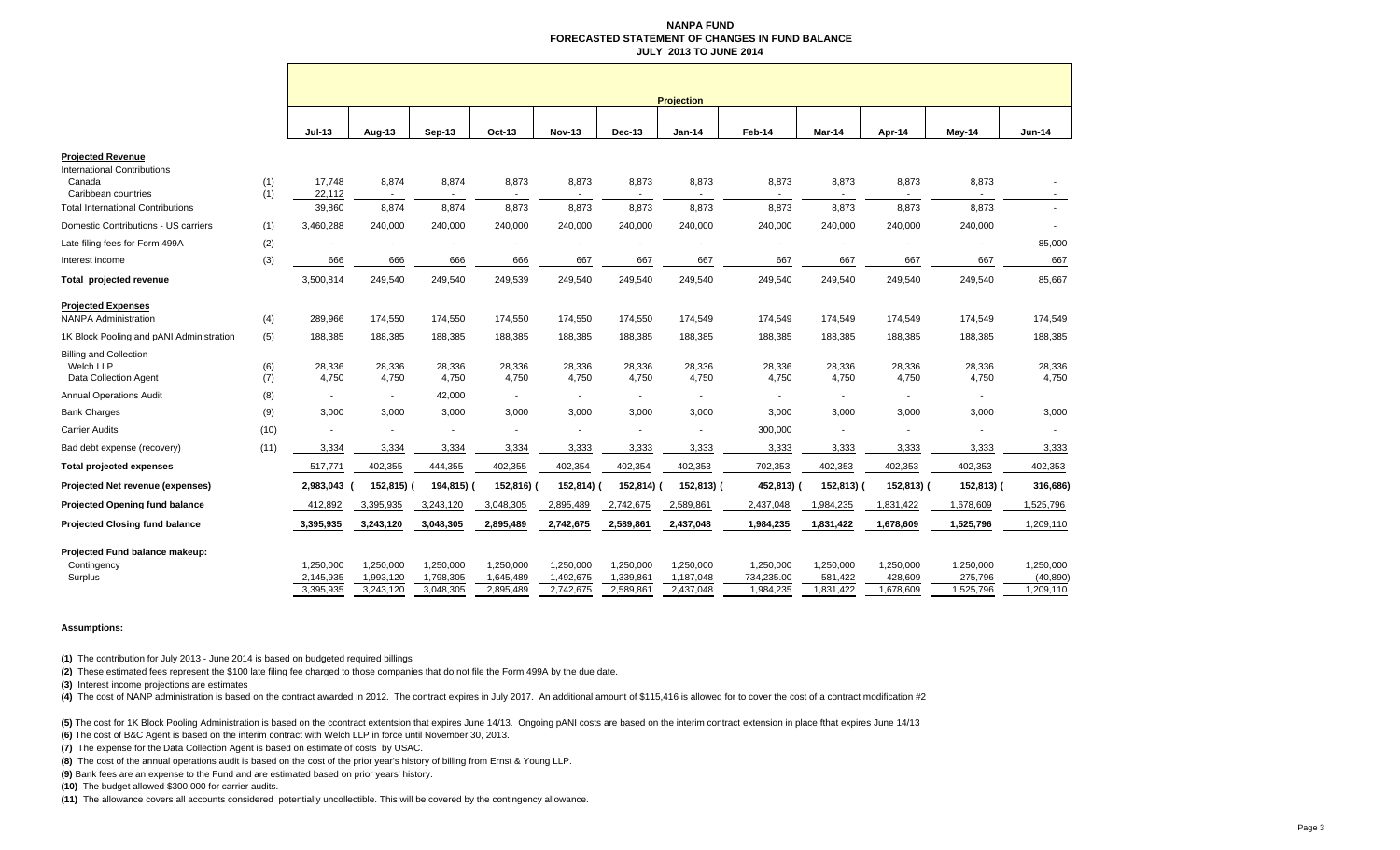### **CURRENT AND FORECASTED LIABILITIES**

|                                                                                 |                      |         | Current       |         |               |         |               |         |         |
|---------------------------------------------------------------------------------|----------------------|---------|---------------|---------|---------------|---------|---------------|---------|---------|
|                                                                                 |                      |         | <b>Mar-13</b> | Apr-13  | <b>May-13</b> | Jun-13  | <b>Jul-13</b> | Aug-13  | Sep-13  |
| NEUSTAR - NANPA Administration contract                                         |                      |         | 276,207       | 160,804 | 160,804       | 160,804 | 289,966       | 174,550 | 174,550 |
| - Payment authorized by the FCC in March<br>February 2013                       | 276,315              |         |               |         |               |         |               |         |         |
| - Authorization by the FCC has not been received for payment<br>March 2013      | \$                   | 276,207 |               |         |               |         |               |         |         |
| <b>NEUSTAR - Block Pooling and pANI Administration contract</b>                 |                      |         | 195,091       | 188,385 | 188,385       | 188,385 | 188,385       | 188,385 | 188,385 |
| - Payment authorized by the FCC in March<br>February 2013<br>Change order #22   | \$ 191,739<br>12,642 |         |               |         |               |         |               |         |         |
| - Authorization by the FCC has not been received for payment<br>March 2013      | \$                   | 195,091 |               |         |               |         |               |         |         |
| Welch LLP - Billing & Collection Agent                                          |                      |         | 23,443        | 28,336  | 28,336        | 28,336  | 28,336        | 28,336  | 28,336  |
| - Payment authorized by the FCC in March                                        |                      |         |               |         |               |         |               |         |         |
| February 2013                                                                   | 23,443               |         |               |         |               |         |               |         |         |
| - Authorization by the FCC has not been received for payment<br>March 2013      | \$                   | 23,443  |               |         |               |         |               |         |         |
| <b>USAC - Data Collection Agent</b><br>- Payment authorized by the FCC in March |                      |         | 5,667         | 5,666   | 5,666         | 5,666   | 4,750         | 4,750   | 4,750   |
| February                                                                        | 4,457                |         |               |         |               |         |               |         |         |
| - Authorization by the FCC has not been received for payment<br>March 2013      | \$                   | 5,667   |               |         |               |         |               |         |         |
| <b>Carrier audits</b>                                                           |                      |         |               |         |               |         |               |         |         |
| Ernst & Young LLP- Annual operations audit                                      |                      |         |               |         |               |         |               |         |         |
|                                                                                 |                      |         |               |         |               |         |               |         |         |
| <b>Bank Fees</b>                                                                |                      |         |               | 1,925   | 1,925         | 1,925   | 3,000         | 3,000   | 3,000   |
| Total                                                                           |                      |         | 500,408       | 385,116 | 385,116       | 385,116 | 514,437       | 399,021 | 399,021 |